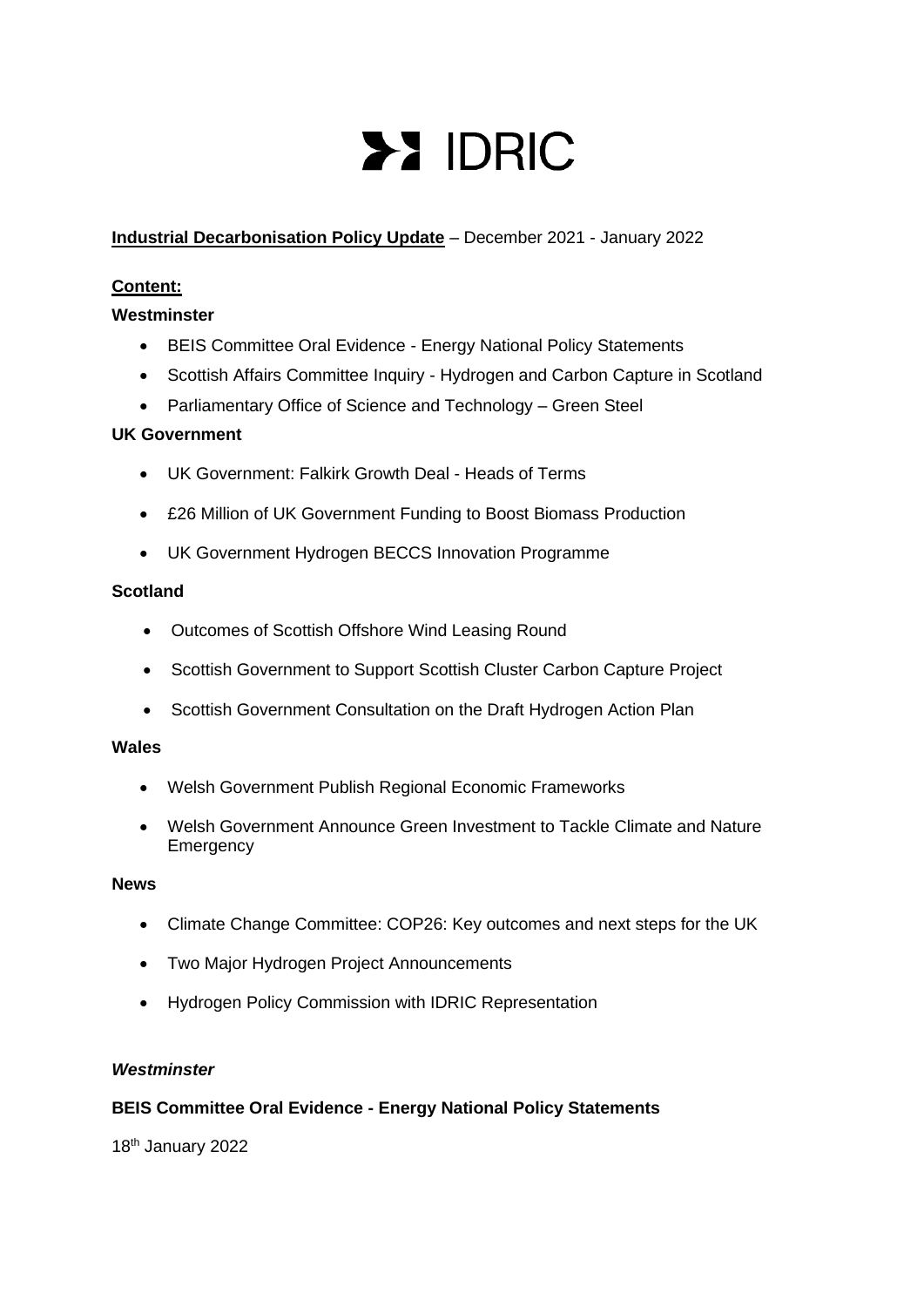The Business, Energy and Industrial Strategy Committee met to receive evidence across two panels as part of a short inquiry scrutinising the Government's [revised energy National](https://assets.publishing.service.gov.uk/government/uploads/system/uploads/attachment_data/file/1015302/nps-consultation-document.pdf)  [Policy Statements \(NPS\).](https://assets.publishing.service.gov.uk/government/uploads/system/uploads/attachment_data/file/1015302/nps-consultation-document.pdf) Originally published in 2011, the energy NPS form the policy framework used for decision making on applications for consent to develop energy Nationally Significant Infrastructure Projects (NSIPs). In accordance with commitments set out in the [Energy White Paper](https://assets.publishing.service.gov.uk/government/uploads/system/uploads/attachment_data/file/945899/201216_BEIS_EWP_Command_Paper_Accessible.pdf) (2020), the government has been consulting on their reviewed energy NPS to ensure they are suited to deliver new energy infrastructure consistent with the UK Government's 2050 Net Zero target. The scope of the updated NPS has been extended to include mention of key low-carbon technologies, including CCS and low-carbon hydrogen.

The first panel consisted of Jan Bessel, Julian Boswall and Gareth Phillips from the National Infrastructure Planning Association (NIPA). Key talking points:

- Gareth Phillips highlighted that new Net Zero and CCS policies has been published since the launch of the NPS consultation, and that the draft NPS should be updated to reflect this.
- Jan Bessel highlighted the importance of ensuring that impact assessments of proposed developments give the correct balance to the potential wider benefits of a project, e.g. meeting climate goals, against the potential adverse local effects.
- Representatives from NIPA highlighted the importance of the inclusion of all relevant technologies to be considered under the NPS, pointing the omission of onshore wind which could represent 18 to 27 GW of clean energy generation by 2050, according to the National Infrastructure Commission.

The second panel consisted of LUHC Minister Christopher Pincher MP, BEIS Minister Greg Hands MP and Jeremy Allen, Head of Cost of Energy Review Team at BEIS. Key talking points:

- Christopher Pincher highlighted that the revised NPS are intended to speed up the overall planning and consenting process.
- The UK Government plans to digitise the planning system, to allow interested parties easier access to the details of a proposal.
- Greg Hands explained that, while low carbon infrastructure such CCS and hydrogen had been included in the revised NPS, these are developing technologies and a deliberate decision was made not to include detail that might restrict their growth or be prescriptive regarding their deployment.
- Greg Hands outlined an intention for NPS to be reviewed by BEIS on a more regular basis, stating that ten years has been too long. Although stopping short of committing to a specific review period going forward, citing the need to be able to review on an ad hoc basis, minister Hands suggested a period of five years to the next NPS review was probably "about right".

# [More information.](https://committees.parliament.uk/oralevidence/3303/pdf/)

# **Scottish Affairs Committee Inquiry - Hydrogen and Carbon Capture in Scotland**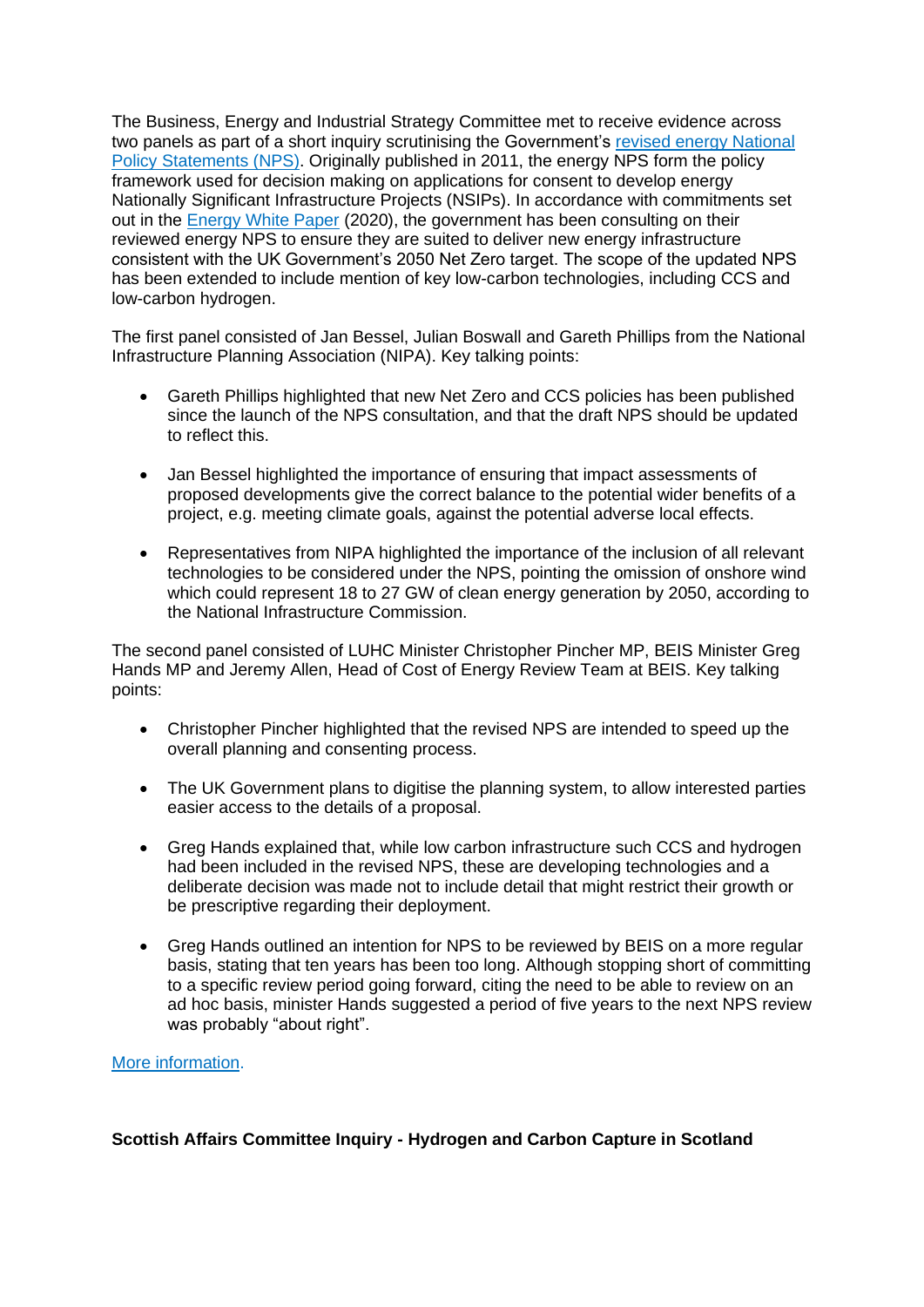The UK Parliament, Scottish Affairs Committee will be inquiring into hydrogen and carbon capture in Scotland to explore Scotland's role in hydrogen production, including opportunities for carbon capture utilisation and storage. Key areas will be:

- The UK Government's hydrogen strategy,
- Investment in hydrogen in Scotland.
- How Scotland can become a world leader in green hydrogen for domestic use and export,
- A just transition from oil and gas, and
- Any training required for a hydrogen ready workforce.

IDRIC is consulting with partners to collate evidence, in view of submitting a response before the deadline of 1 March 2022. For more info please contact us at [policy@idric.org](mailto:policy@idric.org)

## [More information.](https://committees.parliament.uk/work/1723/hydrogen-and-carbon-capture-in-Scotland)

# **Parliamentary Office of Science and Technology – Green Steel**

## 31st January 2022

The Parliamentary Office of Science and Technology (POST) is seeking expertise on technologies for the production of green steel, for an upcoming POSTnote briefing. This will also include other approaches that could help lower emissions from this sector such as recycling and reducing demand for steel. The policy context will also be addressed in terms of government support mechanisms and the international perspective. POST seeks expertise from industry, government, academia and the third sector. To contribute expertise and/or literature or as an external reviewer, please e-mail [Lizzie Knight](mailto:knightl@parliament.uk)

#### [More information.](https://post.parliament.uk/approved-work-green-steel/?utm_source=POST+alerts&utm_campaign=4e5411fea1-EMAIL_CAMPAIGN_2022_01_29_08_00&utm_medium=email&utm_term=0_bf17dda729-4e5411fea1-104155006&mc_cid=4e5411fea1&mc_eid=34e7360b14)

# *UK Government*

# **UK Government: Falkirk Growth Deal - Heads of Terms**

#### 21st December 2021

In July 2020, the Falkirk Growth Deal was announced, committing £80m to the region to support an investment zone for Falkirk and Grangemouth, home to the largest emitters within Scotland's industrial cluster. On the 21<sup>st</sup> of December, Falkirk Council, the UK and Scottish Governments signed the heads of terms, setting out the details of the deal, which included an additional £50.8m from local partners to create a package worth up to £130.8m. Among other stated objectives, the growth deal seeks to:

• Transform Grangemouth's chemicals and related manufacturing industries as an internationally competitive low carbon proposition.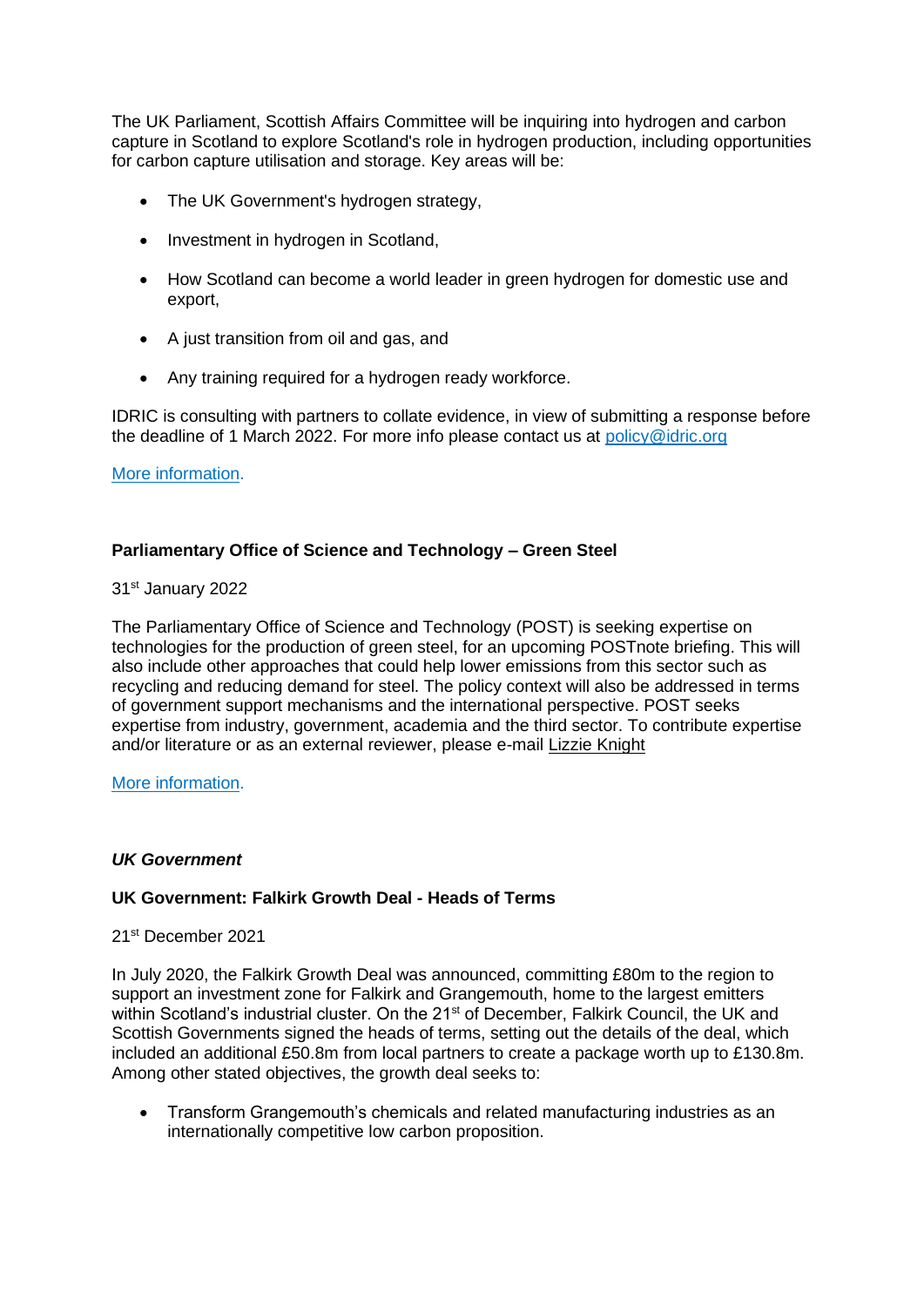- Re-connect with the Grangemouth community following the pandemic to enable opportunities for place-making and a just transition to net zero.
- Encourage dedicated skills provision focused on new, low carbon technologies.
- Specific initiatives outlined in the Heads of Terms included:
- £10m for the creation of a Carbon Dioxide Utilisation Centre (CDUC), intended as a test centre for advanced carbon dioxide utilisation technologies.
- £10m for the creation of a Bioeconomy Accelerator Pilot Plant, co-located with the CDUC, which will test and develop the portfolio of feedstocks necessary for chemical industries to transition from fossil fuels.
- £10m for the development of strategic innovation sites as "market-ready" locations to attract investment in innovative industry, e.g. chemical sciences, industrial biotechnology,  $CO<sub>2</sub>$  utilisation and zero-emission heavy duty vehicles.
- £4m to develop an Innovation Skills Transition Centre, which will lead on the reskilling and upskilling of the local labour market, providing a pipeline of skills and training required for the Grangemouth Industrial Cluster.

[More information.](https://assets.publishing.service.gov.uk/government/uploads/system/uploads/attachment_data/file/1042665/Falkirk_Growth_Deal_-_Heads_of_Terms.pdf)

# **£26 Million of UK Government Funding to Boost Biomass Production**

20th December 2021

BEIS announced £26 million government funding to increase the production of sustainable UK biomass feedstocks for powering homes and business. The funding supports innovative projects focusing on breeding, planting, cultivating and harvesting of organic matter; from water-based materials such as algae, to whole trees through sustainable forestry operations. Funding is restricted to the 25 projects previously supported under Phase 1 of the government's [Biomass Feedstocks Innovation Programme](https://www.gov.uk/government/publications/apply-for-the-biomass-feedstocks-innovation-programme/biomass-feedstocks-innovation-programme-successful-projects) which can now bid for up to £4 million per project (or £5 million for multi-site demonstrator projects) to develop from the design stage into full demonstration projects. The Biomass Feedstocks Innovation programme is part of the government's £1 billion [Net Zero Innovation Portfolio,](https://www.gov.uk/government/collections/net-zero-innovation-portfolio) which aims to accelerate the commercialisation of innovative clean energy technologies and processes through the 2020s and 2030s.

[More information.](https://www.gov.uk/government/news/26-million-government-funding-to-boost-biomass-in-uk)

# **UK Government Hydrogen BECCS Innovation Programme**

12th January 2022

BEIS announced support technologies which can produce hydrogen from biogenic feedstocks and be combined with carbon capture. The programme will run in 2 phases. Phase 1 (total budget £5 million) will support multiple projects to scope and develop a feasible prototype demonstration project to be run in Phase 2. Through a pre-commercial,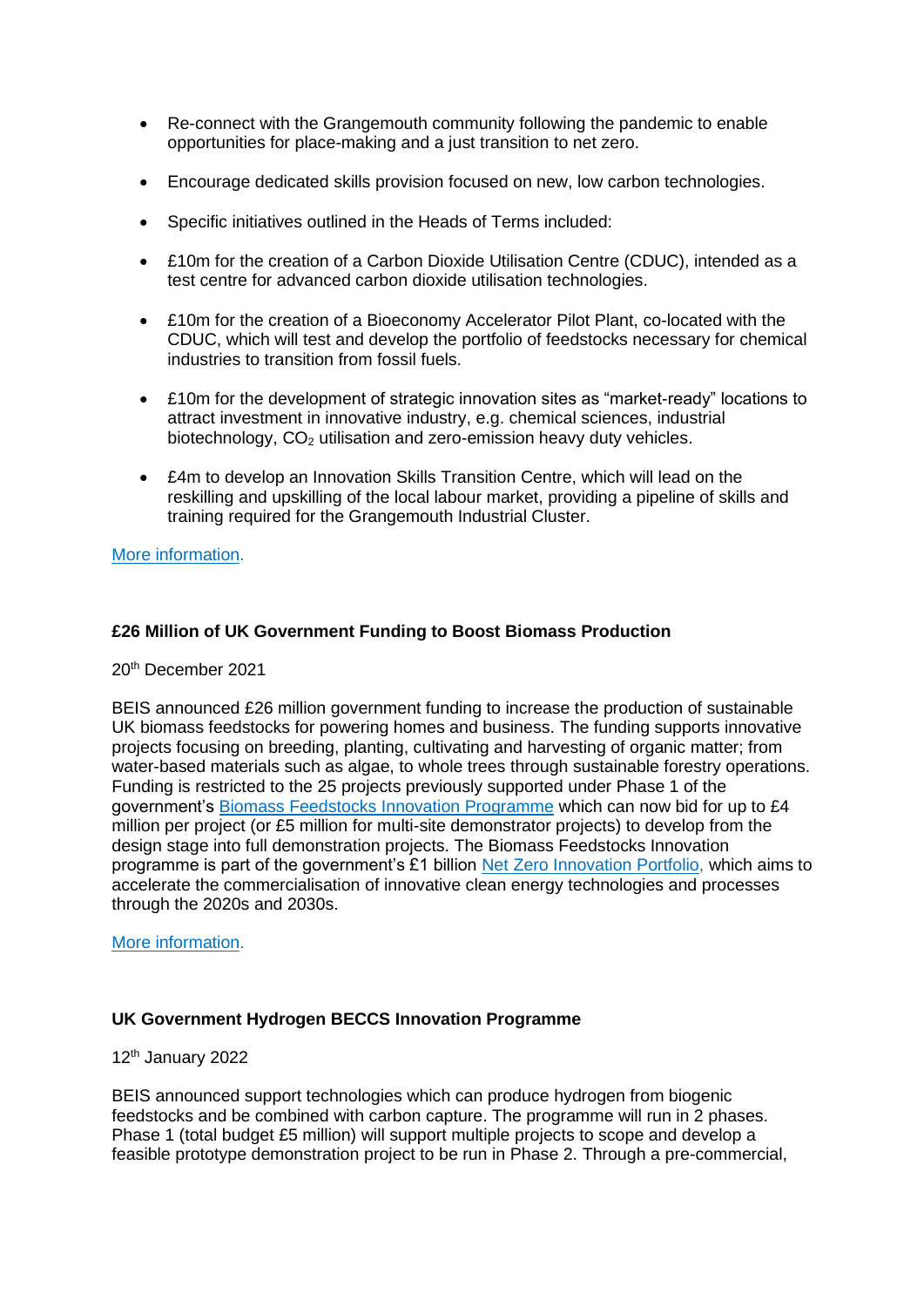fully funded procurement Small Business Research Initiative (SBRI), this programme aims to support innovative Hydrogen BECCS technology solutions across 3 categories:

- 1. Feedstock pre-processing: the development of low cost, energy and material efficient technologies which will optimise biogenic (including biomass and waste) feedstocks for use in advanced gasification technologies.
- 2. Gasification components: the development of advanced gasification technology components focusing on improving syngas quality and upgrading for generation of hydrogen.
- 3. Novel biohydrogen technologies: the development of novel biohydrogen technologies which can be combined with carbon capture, such as dark fermentation, anaerobic digestion, waste water treatment.

The Hydrogen BECCS Innovation Programme is part of the government's £1 billion [Net Zero](https://www.gov.uk/government/collections/net-zero-innovation-portfolio)  [Innovation Portfolio,](https://www.gov.uk/government/collections/net-zero-innovation-portfolio) which aims to accelerate the commercialisation of innovative clean energy technologies and processes through the 2020s and 2030s.

#### [More information.](https://www.gov.uk/government/publications/hydrogen-beccs-innovation-programme)

## *Scotland*

## **Outcomes of Scottish Offshore Wind Leasing Round**

# 17<sup>th</sup> January 2022

Crown Estate Scotland has announced the outcome of the application process for ScotWind Leasing, the first Scottish offshore wind leasing round in over a decade and the first ever since the management of offshore wind rights were devolved to Scotland. 17 projects have been selected out of a total of 74 applications, and have now been offered option agreements which reserve the rights to specific areas of seabed, cumulatively amounting to just over 7,000km<sup>2</sup>. The projects include both fixed and floating wind technologies, including several proposals linked to proposals for the large scale production of green hydrogen (for example the Flotta Hydrogen Hub). Projects vary in scale from 495 to 3000 MW expected total capacity.

Together, these projects would add an additional 24.8 GW to the existing offshore wind sector capacity. The ultimate offshore wind capacity in Scottish waters has been estimated by OREC as being in the region of some 950GW. A total of just under £700m will be paid by the successful applicants in option fees and passed to the Scottish Government for public spending. Initial indications suggest a multi-billion pound supply chain investment in Scotland.

[More information,](https://www.crownestatescotland.com/news/scotwind-offshore-wind-leasing-delivers-major-boost-to-scotlands-net-zero-aspirations) including details of the 17 successful applicants.

# **Scottish Government to Support Scottish Cluster Carbon Capture Project**

14th January 2022

The Scottish Government announced financial support of up to £80 million for the Scottish Cluster carbon capture project from the Scottish Government's Emerging Energy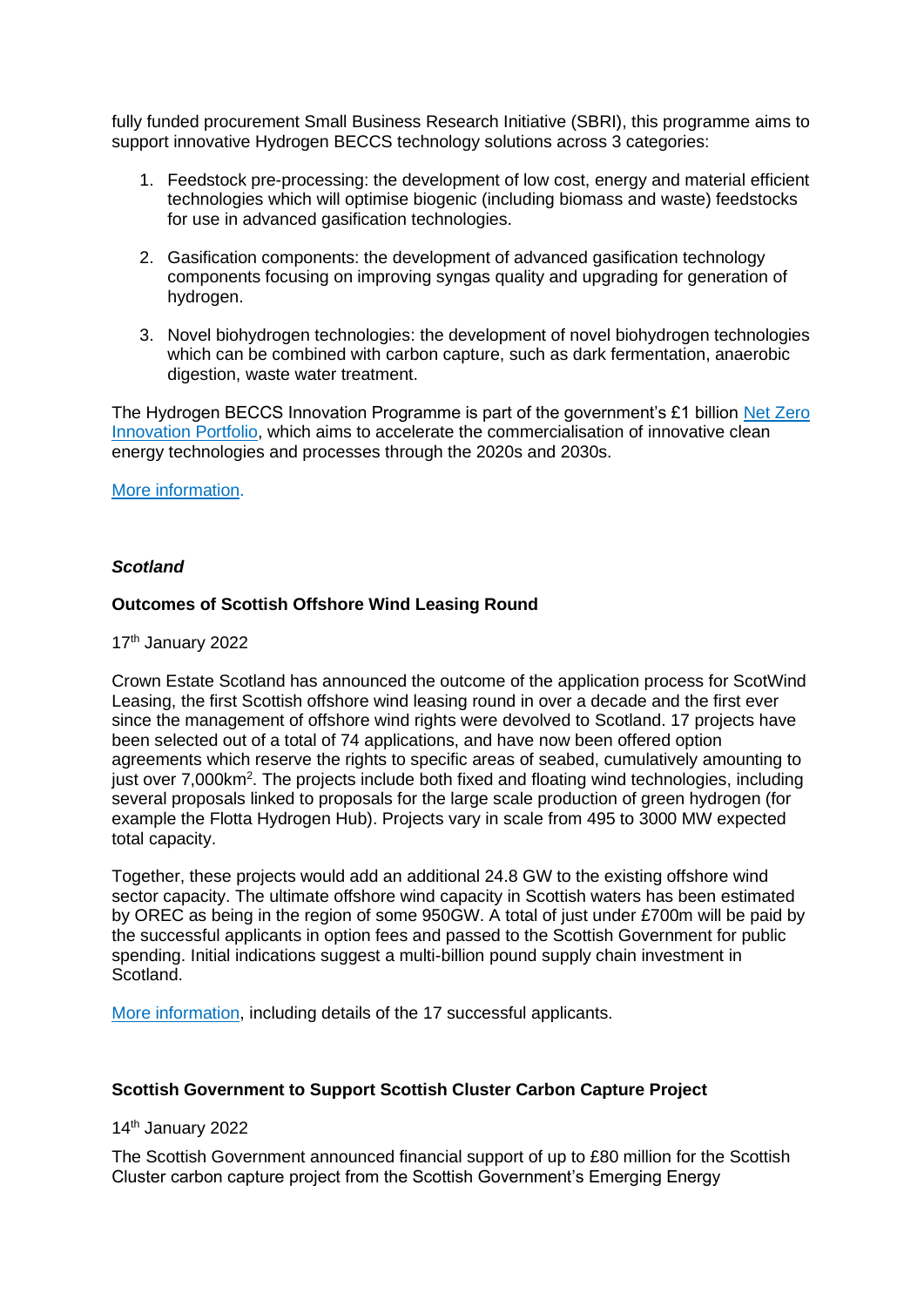Technologies Fund. This decision is a response to the UK government's decision to award the Scottish Cluster a reserve status in Track-1 in its carbon capture sequencing process. It is proposed to help work with UK Government support to develop "three CCS clusters for the price of two". Other legislative and regulatory levers, such as business models, are however not in power of the Scottish Government but reserved to the UK government.

[More information.](https://www.gov.scot/news/scottish-cluster-support/)

#### **Scottish Government Consultation on the Draft Hydrogen Action Plan**

The Scottish Government has published its [draft Hydrogen Action Plan](https://www.gov.scot/news/making-scotland-a-leading-hydrogen-producer/) for consultation. The IDRIC policy team has collated policy priorities from several of our partners and submitted a response to the consultation. Following from this, we are preparing a position paper on hydrogen (UK-wide) and are keen to include input from across the IDRIC community.

For further info please contact us at [policy@idric.org.](mailto:policy@idric.org)

#### *Wales*

#### **Welsh Government Publish Regional Economic Frameworks**

#### 20th December 2021

The Welsh Minister for Economy, Vaughan Gething MS, has announced the publication of Regional Economic Frameworks for each of the four regions in Wales, setting out a series of high-level economic development objectives and principles. Although specific to each region, certain priorities were common to all four documents, including:

- Supporting a low-carbon and low-emission economy,
- Maximising the associated jobs and skills opportunities,
- Encouraging investment and innovation.

In particular, the North Wales Regional Economic Framework highlighted sustainable supply chains, port infrastructure, and just transition as priorities for their low-carbon economic ambitions, and made reference to the ongoing development of specific low carbon energy, green growth and hydrogen route maps. While the South West Wales document set out a mission to establish the region as a UK leader in renewable energy and the net zero economy, with a view to building "*an internationally-significant presence in future fuel technologies and to drive the decarbonisation of our industrial base and the wider economy*".

#### [More information.](https://gov.wales/regional-economic-frameworks)

# **Welsh Government Announce Green Investment to Tackle Climate and Nature Emergency**

20th December 2021

The Welsh Government has announced targeted investment of £1.8bn spread over the next three years to respond to the climate and nature emergency. The fund will be spent in a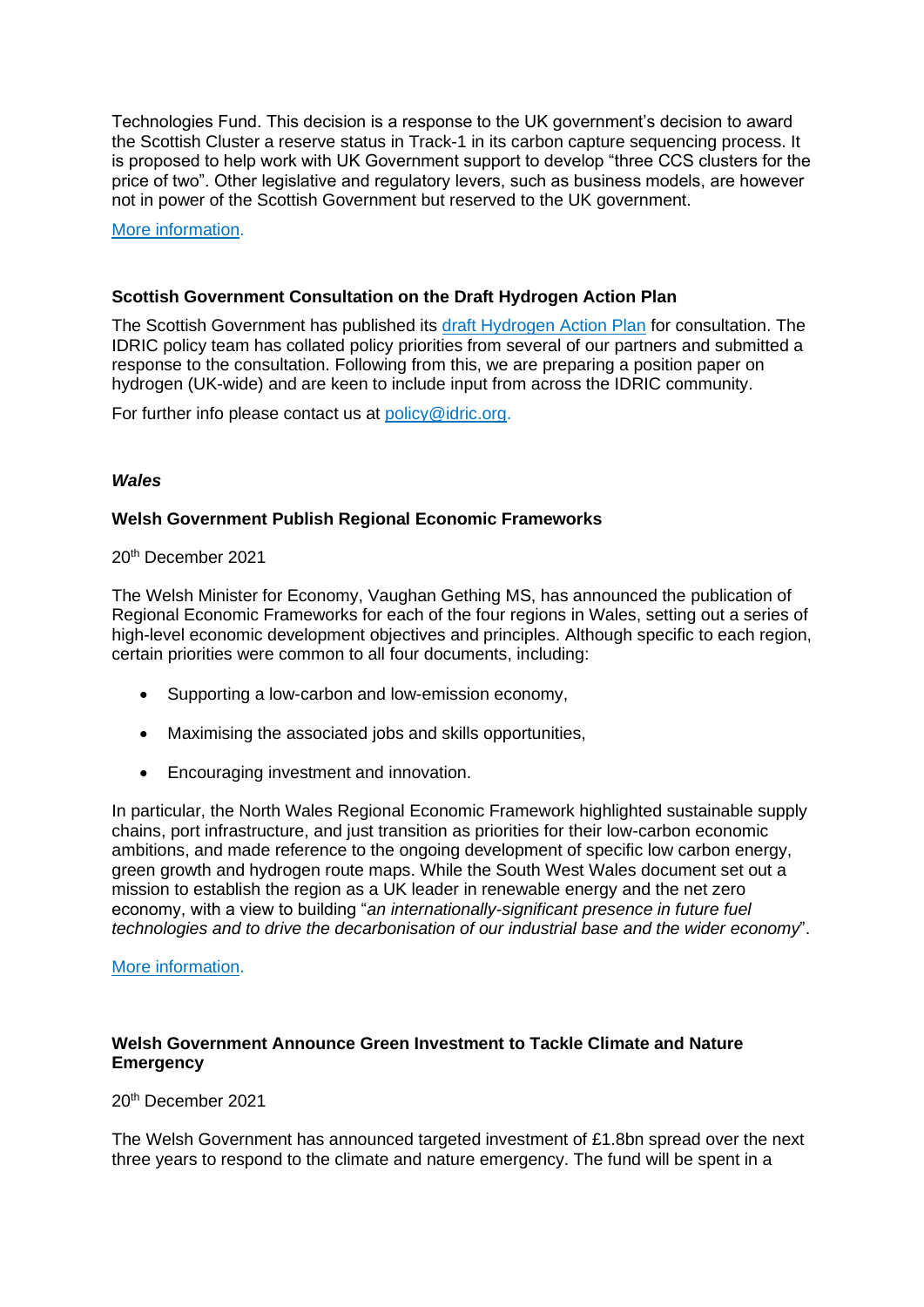range of areas including forest, biodiversity, active travel, the circular economy, renewable energy, flooding, and decarbonising housing.

[More information.](https://gov.wales/written-statement-regional-economic-frameworks-publication)

# *News*

## **Climate Change Committee: COP26: Key outcomes and next steps for the UK**

2 nd December 2021

On the  $2^{nd}$  of December, the Climate Change Committee (CCC) published a report breaking down the COP26 outcomes and outlining critical next steps for the UK. While the report acknowledged that COP26 had produced strong global consensus on the need to tackle climate change, it also outlined a need for more ambitious emissions reduction targets internationally, and highlighted that few announced targets were legally binding and/or backed by credible delivery plans.

The CCC warned that, while there is now a path to keeping warming to below 2°C if all midcentury Net Zero ambitions are delivered on, current policies do not come close to achieving these aims.

The CCC outlined a number of specific recommendations for the UK, such as:

- That efforts should be focused on strengthening the delivery of Net Zero Strategy, rather than inflating the gap between ambition and implementation,
- That the Treasury should initiate a review of the role of the tax system, including where it can achieve a higher and more consistent carbon price,
- The UK Government Should avoid classifying any fossil fuel subsidies as efficient. thereby justifying their use under the specific language of the Glasgow Climate Pact: "…*phase out inefficient fossil fuel subsidies*". Furthermore, on this point the report states that a low carbon price can be considered a subsidy.
- Making the UK's 2030 emissions targets legally binding, including sectoral targets outlined in the Net Zero Strategy, to be met without offsets and with a limited role for  $CO<sub>2</sub>$  removal.
- Actions to tackle the UK's wider carbon footprint, including stronger product standards, carbon border adjustment mechanisms, trade levers, and encouragement of stronger corporate actions to decarbonise supply chains.

The CCC plans to publish additional advice and analysis in 2022 regarding:

- Public engagement
- Governance and enabling delivery
- The role of business
- Workers and skills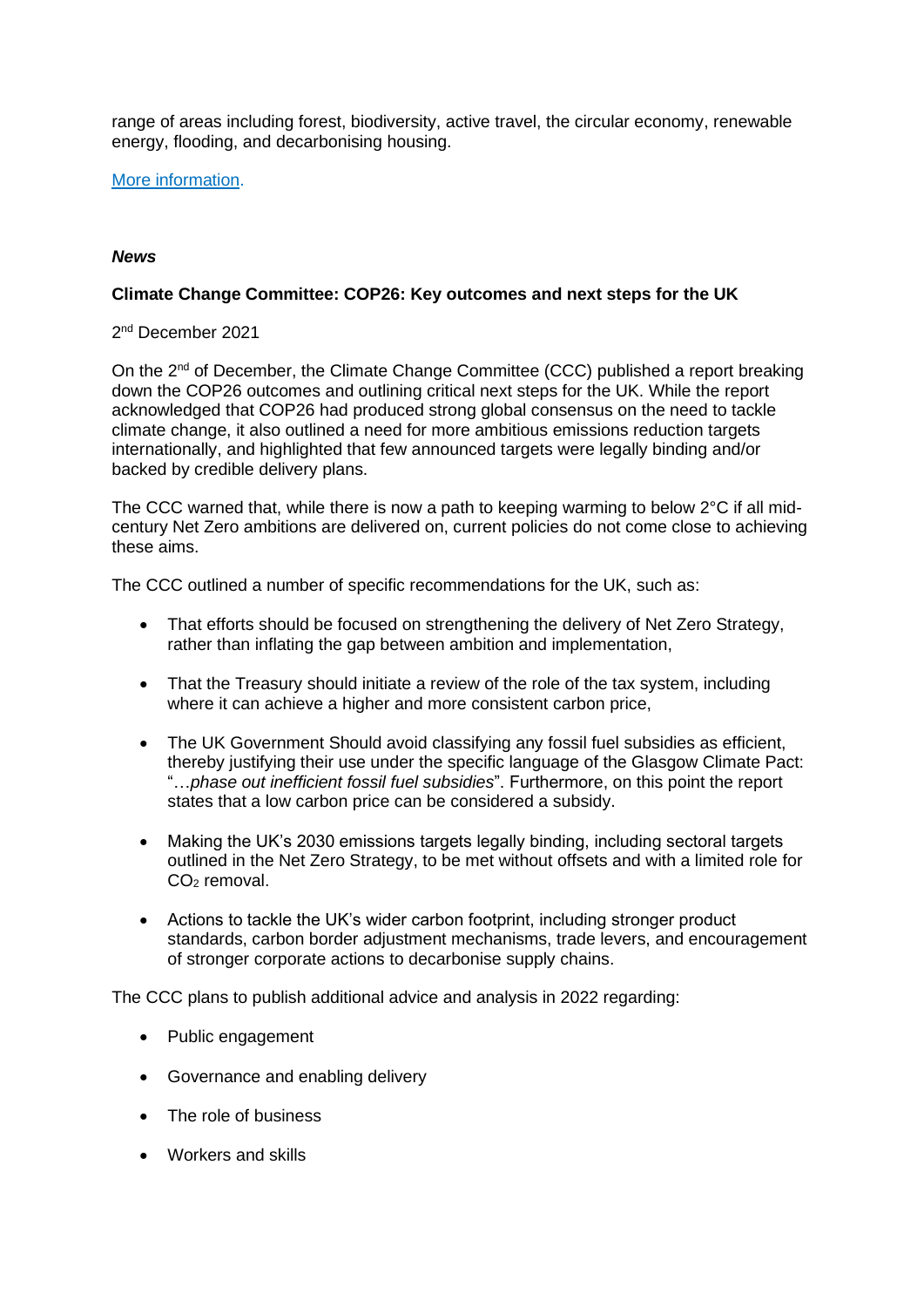• Fair funding

#### [More information.](https://www.theccc.org.uk/2021/12/02/cop26-must-launch-a-reinvigorated-uk-effort-on-climate-change/)

## **Two Major Hydrogen Project Announcements**

The first weeks of 2022 saw announcements for two major hydrogen production projects in the Humber and the Scottish Cluster.

In the Humber Cluster, Equinor has submitted plans for its 600MW hydrogen production facility through phase two of the Government's Cluster Sequencing Process. The Hydrogen to Humber (H2H) Saltend project will be Equinor's largest UK hydrogen project. The project includes a 600MW gas reformer that will produce 'blue' hydrogen – from natural gas with carbon capture (with a 95% expected capture rate). Hydrogen produced by that facility will enable businesses at the Saltend Chemicals Park and the onsite Saltend Cogeneration Power Station to switch to a hydrogen blend, representing a 30% reduction in the Saltend Chemicals Park's total current emissions. A demonstration is due to come online by 2026. The plan is backed by six prospective industrial operators who have signed varying agreements for the development and commercialisation of the project: Centrica Storage, INEOS Acetyls, Pensana, Triton Power, Vital Energi and Vivergo Fuels.

Equinor has outlined plans to deliver 1.8GW of low-carbon hydrogen production capacity in the UK by 2030, primarily through its work on the Zero Carbon Humber industrial cluster. Late last year it was revealed that gas grid operator Cadent and energy giant Equinor are exploring the feasibility of creating hydrogen towns within the Humber region.

Equinor has also submitted three other projects to the Phase-2 sequencing competition: two new carbon capture power stations at Keadby and Peterhead, that will be developed in partnership with SSE Thermal, and the Net-Zero Teesside Power project which is developed in partnership with bp.

#### [More information.](https://www.edie.net/news/6/Equinor-submits-plans-for-landmark-hydrogen-facility-in-Hull/?utm_source=dailynewsletter,%20AdestraCampaign&utm_medium=email,%20Email&utm_content=news&utm_campaign=dailynewsletter,%20edie.net%20daily%20newsletter%20ediedaily-24-1-2022)

A second major hydrogen development has been announced in Scotland. After outlining plans for a £1bn hydrogen investment for a blue hydrogen production site in Grangemouth, Scotland, last September, chemicals giant Ineos is now inviting engineering and design contractors to tender for the next stage of the design of a world scale carbon capture enabled hydrogen production plant and major associated infrastructure. The first £500m will include investment into a new energy plant, due for commission in late 2023 which will then be converted to run on hydrogen.

Locally produced hydrogen is aimed to fuel the existing Combined Heat and Power Plant, the KG Ethylene Plant and assets in the Petroineos Refinery. This will require a new hydrogen distribution network throughout the site and modifications to the existing fuel gas network, as well as capability to link the hydrogen production to third parties in the local area to support development of a local hydrogen hub. The project will also gain access to the Scottish Cluster carbon capture and storage (CCS) infrastructure. Last year, Ineos announced that it would invest £1.7bn in green hydrogen production in Europe this decade, including projects in Norway, Germany, Belgium, France and the UK.

#### [More information.](https://www.ineos.com/news/shared-news/ineos-at-grangemouth-announces-plans-to-construct-a-low-carbon-hydrogen-manufacturing-plant/)